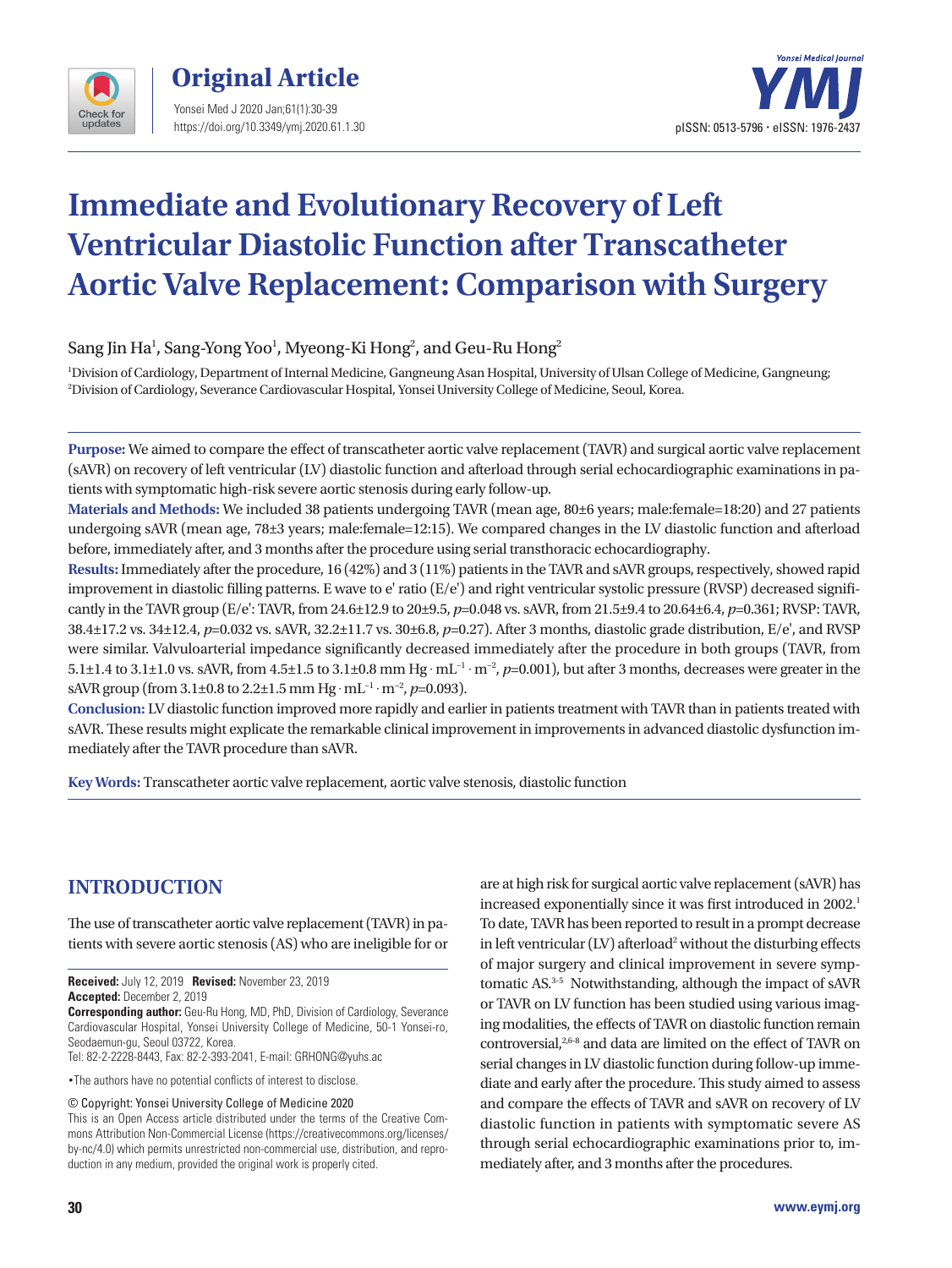# **MATERIALS AND METHODS**

#### **Study population**

We consecutively enrolled 38 patients with symptomatic severe AS who underwent transfemoral TAVR between 2011 and 2013 at our institute (TAVR group). We also enrolled 27 patients who were older than 75 years and underwent sAVR during the same period. The TAVR group consisted of patients treated with TAVR if their aortic valve area was  $<$ 1 cm², their European System for Cardiac Operative Risk Evaluation score (EuroSCORE) was >20%, or their EuroSCORE was ≤20% and the following criteria were met: contraindicated for surgery, severely reduced pulmonary function (defined as forced expiratory volume in 1 second <1 L), liver cirrhosis (Child A or B), and severe pulmonary hypertension (pulmonary systolic pressure > 60 mm Hg). Exclusion criteria included: known contraindications to antiplatelet agents or anticoagulant therapy, allergic reaction to nitinol or contrast media that could not be premedicated, any sepsis, history of AVR, any condition considered a contraindication to extracorporeal assistance, symptomatic carotid or vertebral artery disease (>70% stenosis), abdominal aortic aneurysm, bleeding diathesis or coagulopathy, creatinine clearance <20 mL/min, and life expectancy <1 year. Patients with significant coronary artery disease were completely revascularized by percutaneous coronary intervention before TAVR.

All 38 patients in the TAVR group and 27 patients in the sAVR group exhibited New York Heart Association (NYHA) functional class ≥II symptoms, and their echocardiographic findings were consistent with severe AS (aortic valve area <1 cm2 with or without a transvalvular mean pressure gradient ≥40 mm Hg).<sup>9</sup> The decision for TAVR or sAVR was made for each patient based on clinical symptom severity combined with comorbid disease, physical performance status, and echocardiography parameters. The patients were selected for TAVR after they were considered inoperable or at high risk as assessed by a multispecialty team.

TAVR was executed with fluoroscopy and transesophageal echocardiography guidance under general anesthesia using standard techniques.10 Pre-procedural echocardiography and multi-slice computed tomography were used to measure aortic annulus size. Immediately after prosthetic valve deployment, transesophageal echocardiography was performed to confirm good motion of the prosthetic valve and identify any paravalvular leakage.

## **Echocardiographic and doppler measurements**

All patients were investigated using two-dimensional transthoracic echocardiography (TTE) before the procedure (TAVR or sAVR), immediately after the procedure, and 3 months after the procedure. In the TAVR group, TTE follow-up was performed 1 day after the procedure. The short-term effects of sAVR were evaluated using echocardiography 5–7 days after the procedure.

Standard two-dimensional pulsed-wave Doppler and pulsedwave Doppler tissue imaging (DTI) echocardiographic parameters were collected from parasternal and apical acoustic windows based on American Society of Echocardiography (ASE) guidelines<sup>11</sup> using an IE33 (Phillips, Andover, MA, USA) or vivid E9 (Vinmed; General Electric, Milwaukee, WI, USA). All patients were investigated in the left lateral supine position under electrocardiographic monitoring.

M-mode tracing obtained just below the mitral valve leaflets was acquired in the parasternal short-axis view. We measured LV end-diastolic (LVED) and end-systolic (LVES) dimensions, such as interventricular septal wall thickness, posterior wall thickness, and LVED and LVES diameters.12 LVED and LVES volumes were acquired from apical two- and four-chamber views using the biplane modified Simpson's rule, while LV ejection fraction (EF) was calculated according to ASE recommendations.12 LA volume indices (LAVI) were also measured using the biplane Simpson's method. LV mass was calculated using the Devereux formula and indexed to body surface area calculated using the Mosteller formula. Relative wall thickness (RWT) was calculated as 2×LV diastolic posterior wall thickness/LVED diameter and was regarded as abnormal when >0.42. Relative wall thickness and LV mass index (LVMI) were applied to evaluate LV geometry.

Continuous-wave Doppler examinations were evaluated for peak instantaneous velocity. The mean and maximum aortic valve pressure gradients were assessed for all patients using the modified Bernoulli equation with flow velocity-time integrals over the ejection period in continuous-wave Doppler recordings with a 100 mm/s time scale. Aortic valve area was calculated using the continuity equation following ASE recommendations.13 Aortic and mitral regurgitation were evaluated based on ASE recommendations.<sup>14</sup>

LV filling variables were achieved from pulsed-wave Doppler recordings of transmitral flow velocity. The sample volume was allocated at the tips of the mitral valve leaflets. Doppler velocity recordings of three cardiac cycles at a paper speed of 100 mm/s were digitized, and the variables were averaged. LV diastolic function was evaluated using pulsed-wave Doppler and pulsed-wave DTI recordings based on ASE/European Association of Cardiovascular Imaging recommendations.<sup>15</sup> Transmitral flow was attained to gather peak early (E) and atrial (A) flow velocities. We used the mean peak early diastolic (e') velocity obtained from the septal side of the mitral annulus in the four-chamber view with appropriate DTI settings. Systolic (s') and late diastolic velocity (a') and isovolumic relaxation time were computed utilizing pulsed-wave DTI at the septal insertion sites of the mitral leaflets in the apical four-chamber view. The E wave to e' ratio (E/e') was calculated to determine LV filling pressures. Tricuspid regurgitation pressure gradient was measured on color-flow Doppler imaging using parasternal RV inflow view.

Accordingly, diastolic function was determined based on the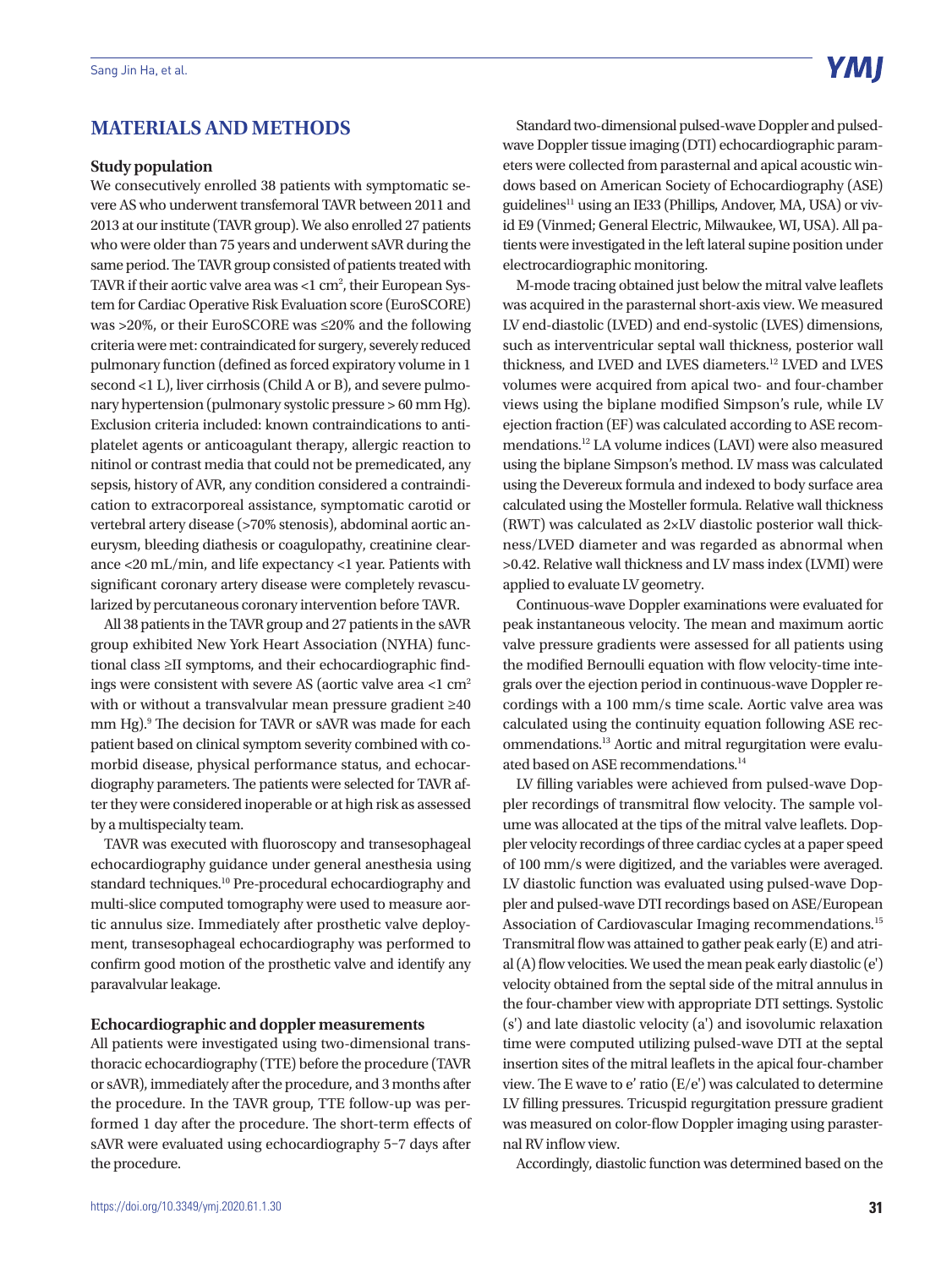# YMI

2016 recommendations.15 Diastolic function was then classified into grade I, grade II, grade III, and indeterminate/normal grade considering early-late ventricular filling velocities (E/A) ratio, E/e' ratio, tricuspid regurgitation velocity, and LAVI. In patients with indeterminate grade diastolic dysfunction and depressed LV ejection fraction (LVEF), the systolic/diastolic pulmonary venous flow velocity ratio was utilized.

## **Arterial hemodynamics and global LV afterload**

Systolic and diastolic blood pressure was estimated utilizing an arm-cuff sphygmomanometer at the time of the Doppler echocardiography examination. To assess the elastic properties of the ascending aorta, the systolic and diastolic aortic diameters were evaluated 1 cm above the sinotubular junction by two-dimensionally guided M-mode transthoracic echocardiography in the parasternal long-axis view.16 The ratio of stroke volume index to brachial pulse pressure (the difference between systolic and diastolic blood pressure) was utilized as an indirect measure of total systemic arterial compliance (SAC).<sup>17</sup> Systemic vascular resistance (SVR) was determined by the following formula: (80×MAP)/CO, where MAP is the mean arterial pressure and CO is the cardiac output.17 To assess global LV afterload, valvuloarterial impedance (Zva) was computed as the sum of the systolic arterial pressure and the mean transvalvular pressure gradient divided by the stroke volume index.<sup>18</sup>

## **Statistical analysis**

Continuous variables are expressed as means±standard deviations, while categorical variables are expressed as frequencies and percentages. Statistics were calculated using SPSS version 19.0 (IBM Corp., Armonk, NY, USA). Intergroup comparisons were undertaken utilizing a two-tailed Student's t test or Welch test and non-parametric methods depending on the data distribution. Categorical variables were compared utilizing Fisher's exact test. Since diastolic function grade was an ordinal variable, comparisons involving this variable utilized the exact Jonckheere-Terpstra test. We performed a repeated-measured analysis of variance to determine differences between groups and over time. *p* values <0.05 were considered statistically significant.

# **RESULTS**

# **Baseline clinical characteristics and echocardiography findings**

The baseline patient characteristics are presented in Table 1. We included 38 patients who underwent TAVR (TAVR group: mean age, 80±6 years, male:female=18:20) and 27 patients who were older than 75 years and underwent sAVR during the same period (sAVR group: mean age, 78±3 years, male:female =12:15). A CoreValve (Medtronic CoreValve Percutaneous System; Medtronic Inc., Minneapolis, MN, USA) was inserted in all patients in the TAVR group. As expected, the Society of Thorac-

|  | Table 1. Baseline Characteristics of the TAVR and sAVR Groups |  |  |
|--|---------------------------------------------------------------|--|--|
|  |                                                               |  |  |

|                                        | <b>TAVR</b> group<br>$(n=38)$ | sAVR group<br>$(n=27)$ | <i>p</i> value |
|----------------------------------------|-------------------------------|------------------------|----------------|
| Clinical variables                     |                               |                        |                |
| Age (yr)                               | 80±6                          | 78 <sub>±3</sub>       | 0.436          |
| Men                                    | 18 (47)                       | 12 (44)                | 0.612          |
| Body mass index (kg/m <sup>2</sup> )   | $21.1 \pm 3.3$                | $23.9 + 3.3$           | $0.002*$       |
| NYHA class III or IV                   | 29 (76)                       | 22 (81)                | 0.548          |
| Diabetes mellitus                      | 13 (39)                       | 8(30)                  | 0.320          |
| Hypertension                           | 24 (73)                       | 16 (60)                | 0.551          |
| Coronary heart disease                 | 20(52)                        | 12(44)                 | 0.511          |
| Previous MI                            | 5(13)                         | 1(4)                   | 0.163          |
| Old CVA                                | 6(16)                         | 2(7)                   | 0.220          |
| Previous cardiac surgery               | 3(8)                          | 1(4)                   | 0.401          |
| Previous AF Hx                         | 5(13)                         | 6(19)                  | 0.332          |
| Chronic lung disease                   | 15 (40)                       | 8(30)                  | 0.290          |
| $CKD$ (eGFR<60 mL/min/m <sup>2</sup> ) | 18(47)                        | 9(33)                  | 0.179          |
| Predicted operative mortality          |                               |                        |                |
| STS score (%)                          | $8.7 \pm 4.2$                 | $5.8 \pm 4.3$          | $0.028*$       |
| Logistic EuroSCORE (%)                 | 25.8±16.9                     | 13.8±13.0              | $0.011*$       |

TAVR, transcatheter aortic valve replacement; sAVR, surgical aortic valve replacement; STS, Society of Thoracic Surgeons; CVA, cerebrovascular accident; MI, myocardial infarction; PCI, percutaneous coronary intervention; OP, operation; Hx, history; AF, atrial fibrillation; CKD, chronic kidney disease; NYHA, New York Heart Association; eGFR, estimated glomerular filtration rate; EuroSCORE, European System for Cardiac Operative Risk Evaluation score. Data are presented as means±standard deviations or n (%). \**p*<0.05.

ic Surgeons risk score (8.7±4.2 vs. 5.8±4.3, *p*=0.028) and logistic EuroSCORE (25.8±16.9 vs. 13.8±13.0, *p*=0.011) in the TAVR group were higher than those in the sAVR group. Furthermore, patients in the TAVR group had a lower mean body mass index (TAVR, 21.1±3.3 vs. 23.9±3.3 kg/m<sup>2</sup>, p=0.002). There were trends toward more patients with chronic lung disease (40% vs. 30%, *p*=0.290) and chronic kidney disease (estimated glomerular filtration rate <60 mL/min/m<sup>2</sup>) in the TAVR group than in the sAVR group (47% vs. 33%, *p*=0.179) (Table 1). At baseline examination, the TAVR group consisted of 33 (87%) patients in sinus rhythm and 5 (13%) with atrial fibrillation (AF), whereas the sAVR group had 21 (79%) patients in sinus rhythm and 6 (21%) with AF. The baseline echocardiographic findings are presented in Table 2. No significant intergroup differences were found in chamber size, geometry, and function, except for lower aortic valve area index, in the TAVR group (0.65±0.17 vs. 0.77±0.22 cm<sup>2</sup>/m<sup>2</sup>, p=0.017).

In the sAVR group, all patients received a bioprosthesis (Carpentier Edwards Bioprosthesis in 13; Carpentier Edwards Perimount Magna Bioprosthesis in 2; and Saint Jude epic Bioprosthesis in 12). All surgical patients had a favorable postoperative state without any serious 30-day complications.

**Hemodynamic improvement after TAVR and sAVR**  Early hemodynamic improvement was comparable between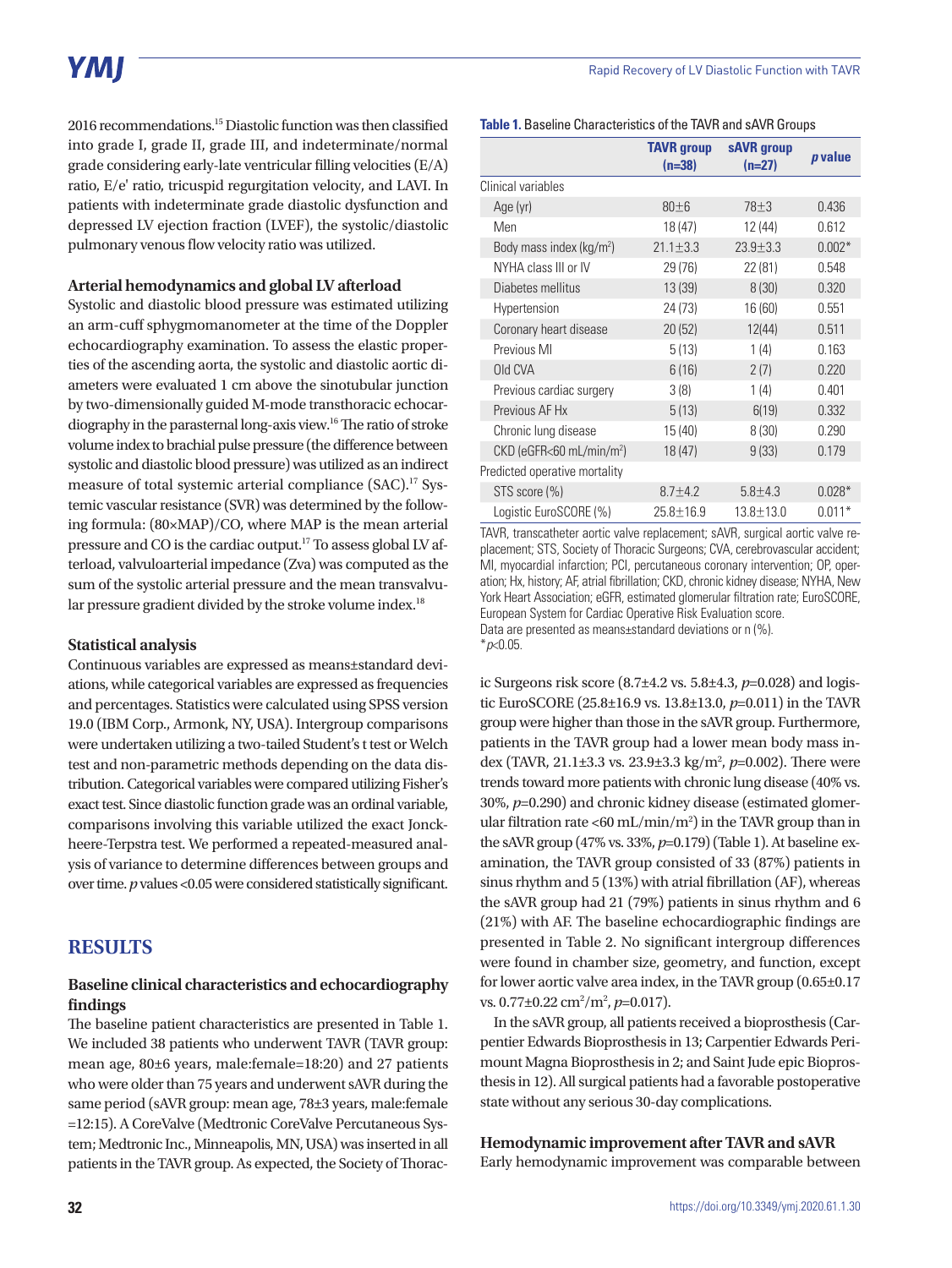#### Sang Jin Ha, et al.

**Table 2.** Baseline Echocardiographic Findings of the TAVR and sAVR Groups

|                                           | <b>TAVR</b> group<br>$(n=38)$ | sAVR group<br>$(n=27)$ | p value  |
|-------------------------------------------|-------------------------------|------------------------|----------|
| $AVAI$ (cm <sup>2</sup> /m <sup>2</sup> ) | $0.65 \pm 0.17$               | $0.77 + 0.22$          | $0.017*$ |
| Doppler velocity index (LVOT/AV)          | $0.21 \pm 0.08$               | $0.23 \pm 0.06$        | 0.549    |
| Peak PG (mm Hq)                           | 86.3±30.4                     | 78.9±27                | 0.294    |
| Mean PG (mm Hg)                           | $54.4 \pm 18.5$               | 48±17.1                | 0.164    |
| Stroke volume (mL)                        | $67 + 15.2$                   | $77 + 24.6$            | 0.051    |
| LVEF $(% )$                               | $61.4 \pm 15.2$               | $62.3 \pm 15$          | 0.806    |
| Cardiac index (L/min/m <sup>2</sup> )     | $3.2 + 0.9$                   | $3.5 + 0.9$            | 0.288    |
| E velocity (cm/s)                         | $83.4 + 37.1$                 | 79.8±29.4              | 0.682    |
| A velocity (cm/s)                         | 98.9±34.2                     | $98.3 \pm 22.7$        | 0.941    |
| Deceleration time (ms)                    | 210±64                        | $205 + 45$             | 0.584    |
| e' velocity (cm/s)                        | $3.6 + 1.2$                   | $3.7 + 1.4$            | 0.152    |
| a' velocity (cm/s)                        | $6.9 + 2.5$                   | $7.2 + 1.7$            | 0.724    |
| s' velocity (cm/s)                        | $4.4 + 1.3$                   | $4.8 + 1.1$            | 0.216    |
| E/e' ratio                                | 24.6±12.9                     | $21.5 + 9.4$           | 0.307    |
| RVSP (mm Hg)                              | 39.8±16.2                     | 34.5±12.4              | 0.162    |
| HR (bpm)                                  | $72 + 16$                     | 73±19                  | 0.825    |
| SBP (mm Hg)                               | $126 + 23$                    | $120 + 18$             | 0.051    |
| DBP (mm Hg)                               | 68±11                         | 68±11                  | 0.872    |
| LAVI $(mL/m2)$                            | $43.3 \pm 16.7$               | $51.1 \pm 22$          | 0.128    |
| LVEDD (mm)                                | $48.7 + 7.7$                  | $49 + 7.8$             | 0.972    |
| LVESD (mm)                                | $33.5 + 9.3$                  | $33\pm8$               | 0.889    |
| IVST (mm)                                 | $12.7 \pm 2.8$                | 12±1.5                 | 0.181    |
| LVPWT (mm)                                | $11.8 \pm 2.0$                | $11.8 \pm 2.2$         | 0.749    |
| <b>RWT</b>                                | $0.46 \pm 0.1$                | $0.49 \pm 0.1$         | 0.826    |
| LVMI (g/m <sup>2</sup> )                  | 159±48                        | 146±40                 | 0.259    |

TAVR, transcatheter aortic valve replacement; sAVR, surgical aortic valve replacement; LVOT, left ventricular outflow tract; AVAI, aortic valve area index; PG, pressure gradient; LVEF, left ventricular ejection fraction; E/e', E wave to e' ratio; RVSP, right ventricular systolic pressure; HR, heart rate; SBP, systolic blood pressure; DBP, diastolic blood pressure; LAVI, left ventricular volume index; LVEDD, left ventricular end-diastolic diameter; LVESD, left ventricular end-systolic diameter; IVST, interventricular septal thickness; LVPWT, left ventricular posterior wall thickness; RWT, relative wall thickness; LVMI, left ventricular mass index.

Data are presented as means±standard deviations. \**p*<0.05.

the groups: peak AV velocity (AVmax: TAVR, from 4.6±0.9 to 2.1± 0.5 vs. sAVR, from 4.4±0.7 to 2.6±0.4 m/s, *p*<0.001) (Table 3, Fig. 1A) and mean systolic pressure gradient (MSPG: TAVR, from 54.4±18.5 to 11.1±5.2 vs. sAVR, from 48±17.1 to 16.3±5 mm Hg,  $p<0.001$ ) (Table 3, Fig. 1B). Moreover, these improvements were maintained after 3 months without significant changes (Table 3, Fig. 1A). In addition, LVEF, SV, and cardiac index tended to increase in both groups over time after 3 months (LVEF: TAVR, from 61.4±15.2% to 64.9±8.9% vs. sAVR, from 62.3±15% to 66.6±8.9%; SV: TAVR, from 67±15.2 to 69± 17.3 vs. sAVR, from 77±24.6 to 81±12 mL; cardiac index: TAVR, from 3.2 $\pm$ 0.9 to 3.2 $\pm$ 0.9 vs. sAVR, from 3.5 $\pm$ 0.9 to 3.5 $\pm$ 1.2 L/min/m<sup>2</sup>, *p*=NS) (Table 3). In addition, we noted significant improvements in s' velocity immediately after and 3 months after the procedure in both groups (TAVR, from 4.4± 1.3 to 5.5±1.8 vs. sAVR, from 4.8±1.1 to 5.9±1.5 cm/s, *p*=0.001) (Table 3).

## **Comparison of recovery of diastolic function after TAVR and sAVR during serial follow up**

Immediately after AVR, 16 patients (42%) showed improvement in LV diastolic function grade in the TAVR group versus only 3 patients (11%) in the sAVR group. Early improvement in diastolic function grade was seen immediately after TAVR (*p*= 0.018) (Fig. 2), but no further improvement was found after 3 months. However, a small improvement was found immediately after sAVR (*p*=0.04) (Fig. 2), although no further improvement was noted 3 months later (*p*=0.99) (Fig. 2). E velocity (from 81.2±30.5 to 88.7±27.8 vs. from 79.8±29.4 to 91±21.4 cm/s, *p*= 0.048) and e' velocity (from 3.6±1.2 to 4.4±1.4 vs. from 3.7±1.4 to 4.5±1.5 cm/s, *p*=0.048) (Table 4, Fig. 3A and B) were significantly increased in the TAVR group versus the sAVR group. Deceleration time (DT) increased significantly immediately after TAVR (from 210±64 to 229±69 ms, *p*=0.008) (Table 4), but only at 3 months after sAVR (204±61 vs. 261±80 ms, *p*=0.033) (Table 4). Unlike the sAVR group (from  $21.5\pm9.4$  to  $20\pm6.4$ , *p*=0.361), E/e' ratio decreased significantly in the TAVR group immediately after the procedure (from 24.6±12.9 to 20 ±9.5, *p*=0.048) (Table 4, Fig. 3C). Moreover, immediately after the procedure, a significant decrease was found in right ventricular systolic pressure in the TAVR group, compared with the sAVR group (TAVR, 38.4±17.2 vs. 34±12.4, *p*=0.032 vs. sAVR, 32.2± 11.7 vs. 30±6.8 mm Hg, *p*=0.27) (Table 4, Fig. 3D).

#### **Changes in global LV afterload after TAVR and sAVR**

Valvuloarterial impedance (Zva) was significantly decreased immediate after the procedure in both groups (from 5.1±1.4 to 3.1±1.0 vs. from 4.5±1.5 to 3.1±0.8 mm Hg  $\cdot$  mL<sup>-1</sup> $\cdot$  m<sup>-2</sup>, *p*< 0.001) (Fig. 4A) but a further decrease was observed only in the sAVR group (from 3.1±0.8 to 2.2±1.5 mm Hg  $\cdot$  mL<sup>-1</sup>  $\cdot$  m<sup>-2</sup>, *p*=0.093) (Fig. 4A). In addition, SVR was significantly decreased immediately after the procedure (from 1044±628 to 198±100 vs. from 747±270 to 214±76 dyne · s · cm<sup>-5</sup>, *p*=0.001) (Fig. 4C), although no further decrease was noted 3 months later in either group. Although the SAC of TVAR was greater than that of sAVR at baseline (1.06±0.27 vs. 0.76±0.37 mL · mm Hg<sup>-1</sup> · m<sup>-2</sup>, *p*=0.02) (Fig. 4B), there was no change in SAC immediately after the procedure or 3 months later in either group (from 0.76±0.37 to 0.7±0.29 vs. from 1.06±0.27 to 0.94±0.29 mL . mm Hg−1 . m−2, *p*=0.295) (Fig. 4B).

## **LA and LV structural changes after TAVR and sAVR**

In both groups, LV chamber size, including LV end-diastolic diameter (LVEDD), LV end-systolic diameter (LVESD), and the thicknesses of the septum and posterior wall, did not change significantly over time, except for LVEDD and LVESD at 3 months after sAVR (LVEDD, from 49±7.8 to 45.4±4.5 mm; LVESD, from  $33 \pm 8$  to  $30 \pm 4.9$  mm,  $p < 0.05$ , respectively) (Table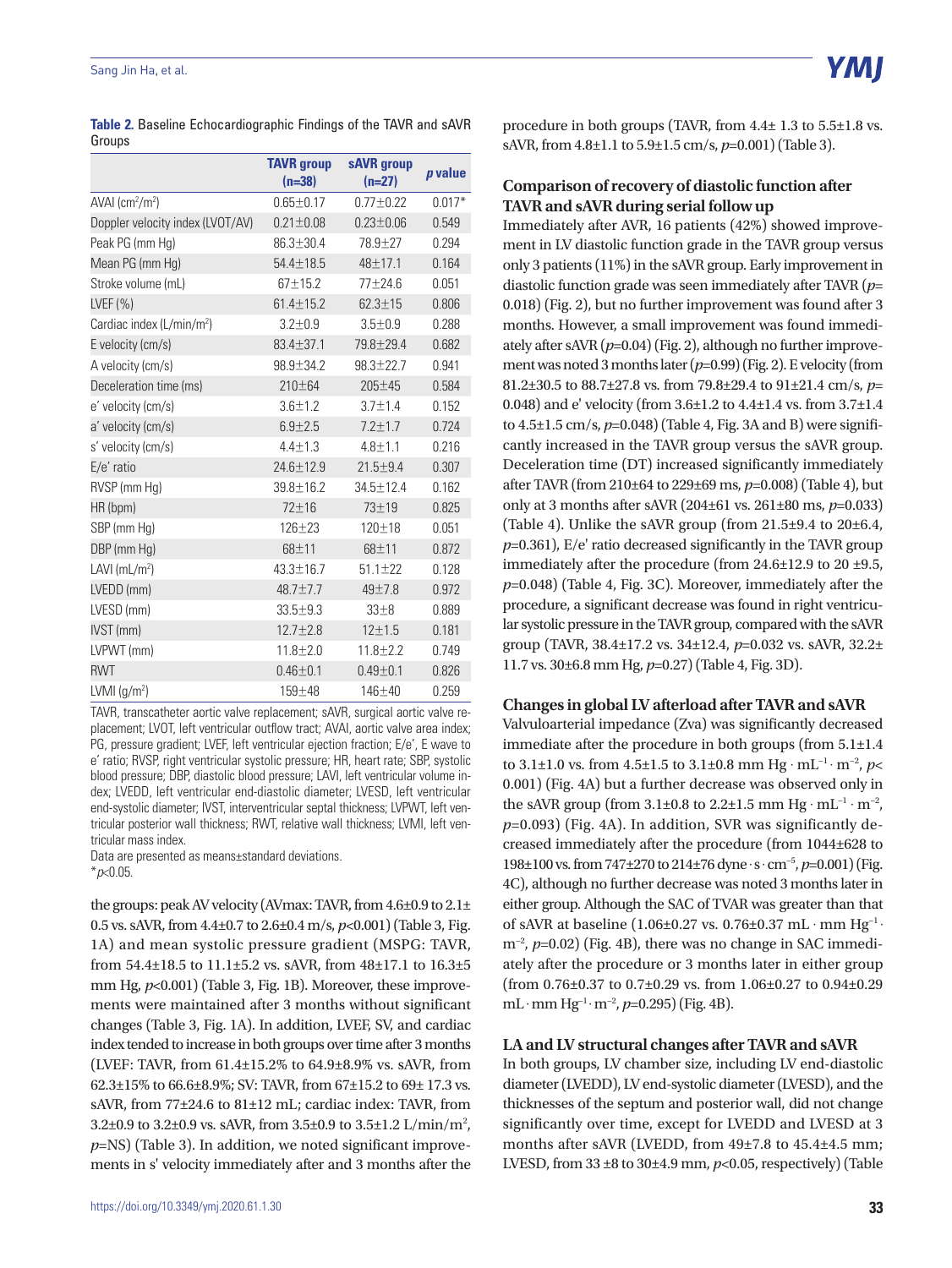| <b>Table 3. Hemodynamic Improvement after TAVR and sAVR</b> |
|-------------------------------------------------------------|
|-------------------------------------------------------------|

|                                  | <b>TAVR</b>     |                  |                 | <b>sAVR</b>     |                  |                 |
|----------------------------------|-----------------|------------------|-----------------|-----------------|------------------|-----------------|
|                                  | <b>Pre</b>      | <b>Immediate</b> | 3 months        | <b>Pre</b>      | <b>Immediate</b> | 3 months        |
| $A V$ max $(m/s)$                | $4.6 \pm 0.9$   | $2.1 \pm 0.5^*$  | $2.1 \pm 0.5$   | $4.4 \pm 0.7$   | $2.6 \pm 0.4*$   | $2.4 \pm 0.4$   |
| Doppler velocity index (LVOT/AV) | $0.21 \pm 0.08$ | $0.62 \pm 0.14*$ | $0.58 \pm 0.12$ | $0.23 \pm 0.06$ | $0.48 \pm 0.11*$ | $0.51 \pm 0.16$ |
| Peak PG (mm Hg)                  | $86.3 \pm 30.4$ | $20.9 \pm 9.6*$  | $18.6 \pm 8.4$  | 78.9 ± 27       | 29.5±8.38*       | $26.6 \pm 10.0$ |
| Mean PG (mm Hg)                  | $54.4 \pm 18.5$ | $11.1 \pm 5.2*$  | $9.6 \pm 5.0$   | 48±17.1         | $16.3 \pm 5*$    | $14.4 \pm 5.0$  |
| Stroke volume (mL)               | $67 \pm 15.2$   | $72 \pm 18.2$    | 69±17.3         | $77+24.6$       | $73 \pm 16$      | $81 \pm 12$     |
| LVEF (%)                         | $61.4 \pm 15.2$ | $61.1 \pm 13.3$  | $64.9 \pm 8.9$  | $62.3 \pm 15$   | $64.5 \pm 9.8$   | $66.6 \pm 8.9$  |
| s' velocity (cm/s)               | $4.4 \pm 1.3$   | $5.5 \pm 1.8^*$  | $4.9 \pm 1.7$   | $4.8 \pm 1.1$   | $5.9 \pm 1.5^*$  | $5.4 \pm 1.0$   |
| Cardiac index $(L/min/m2)$       | $3.2 + 0.9$     | $3.6 + 1.4$      | $3.2 + 0.9$     | $3.5 + 0.9$     | $3.8 + 0.8$      | $3.5 + 1.2$     |

TAVR, transcatheter aortic valve replacement; sAVR, surgical aortic valve replacement; LVOT, left ventricular outflow tract; AVmax, peak aortic valve velocity; PG, pressure gradient; LVEF, left ventricular ejection fraction.

Data are presented as means±standard deviations.

\*Effect between pre-procedure and immediate procedure: *p*<0.05



**Fig. 1.** Hemodynamic changes over time. (A) Serial change of aortic valve peak velocity. (B) Serial change of MSPG across the aortic valve. Error bars represent standard deviations, while the error bar of the left ventricular mass index represents the standard error. TAVR: transcatheter aortic valve replacement; sAVR: surgical aortic valve replacement; AVmax: peak AV velocity; MSPG: mean systolic pressure gradients; Pre: before the procedure; mo: months.

5). LV mass and LVMI were unchanged immediately after the procedures. Meanwhile, however, LVMI decreased significantly and RWT tended to be lower 3 months after the procedures (LVMI: TAVR, from 159±48 to 148±48 vs. sAVR, from 146±41 to 125±29 g/m<sup>2</sup>; RWT: TAVR, from 0.49±0.13 to 0.48±0.1 vs. sAVR, from 0.49±0.1 to 0.48±0.1, *p*=0.001 vs. *p*=NS) (Table 5). LAVI significantly changed only immediately after sAVR (from 51.1 $\pm$ 22 to 45.9 $\pm$  17.4 mL/m<sup>2</sup>, p=0.015) (Table 5).

## **Clinical outcomes**

All sAVR and TAVR patients had a favorable postoperative course without any 30-day mortality. During the 3-year follow-up period, 5 patients (13%) died in the TAVR group versus 3 patients (11%) in the sAVR group (*p*=0.186). Stroke occurred in 3 patients (11%) in the sAVR versus no patients in the TAVR group (*p*=0.081). Major bleeding events developed in 5 patients (13%) in the TAVR group and 4 patients (15%) in the sAVR

group (*p*=0.628). Complete atrioventricular block requiring permanent pacemaker insertion developed in 5 patients (13%) in the TAVR group and  $2(7\%)$  in the sAVR group  $(p=0.341)$ . There were 3 pericardial effusions (8%) in the TAVR group and 1 episode of ventricular tachycardia requiring defibrillation in the sAVR group. There was a significant intergroup difference in the prevalence of clinically related pleural effusion (80% in the sAVR group vs. 29% in the TAVI group, *p*<0.001) immediately after the procedure. Post-procedurally, aortic regurgitation was observed in 26 patients (68%) in the TAVR group only, the degrees of which were all less than moderate.

## **DISCUSSION**

This study demonstrates the possible contrasting effects of TAVR and sAVR on diastolic function over time, especially those im-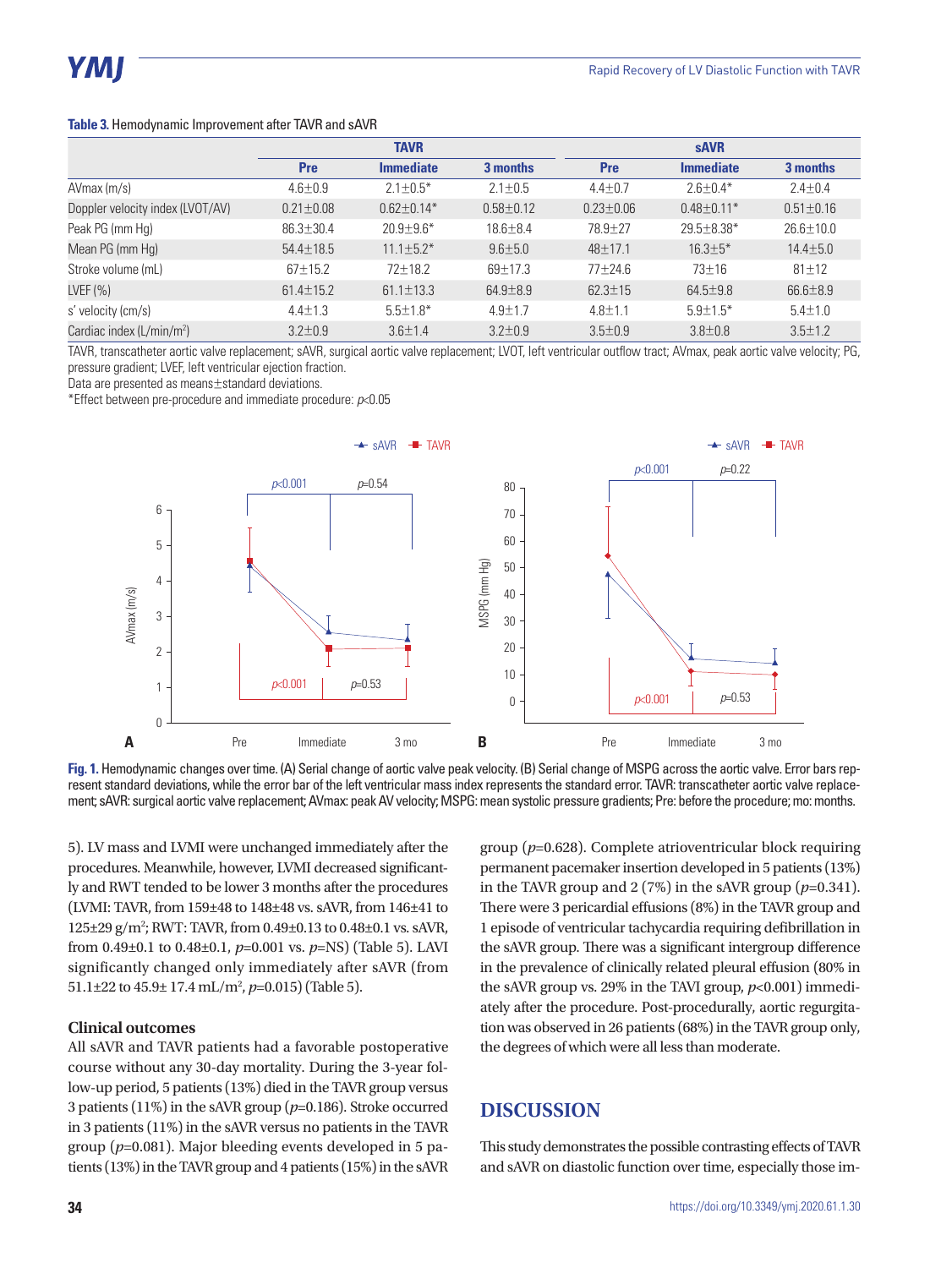Y MI

mediately after the procedure and 3 months later in cases of high-risk AS. We found more significant and earlier improvement in diastolic function in the TAVR group versus the sAVR group. We noticed that this improvement was achieved through a marked decreased in PG across AV and led to an increase in E and e' velocity, elongation of DT, and a decrease in E/e' ratio in the TAVR, compared the sAVR group. In result, there was an early and rapid recovery of diastolic grade distribution immediately after the procedure in the TAVR group.

The major hemodynamic feature of AS is LV pressure overload. As a result of increased afterload and LV remodeling,<sup>19,20</sup> AS leads to LV diastolic dysfunction, increased filling pressures, and heart failure symptoms. Diastolic dysfunction occurs even in the early disease course, followed by an increase in LV mass.21 As observed in other previous studies, after TAVR, our patients showed significant increases in effective orifice area with marked reductions in transvalvular pressure gradients equivalent to a reduction in LV afterload.<sup>2</sup> Accordingly, E and e' reflecting early diastolic relaxation increased significantly and immediately after TAVR. These results are consistent with previously published data from Gonçalves, et al.<sup>2</sup> and Guarracino, et al., $^{22}$  who calculated parameters of LV relaxation within minutes after TAVR. In our patients, DT also increased, suggest-



**Fig. 2.** Distribution of severity of diastolic function changes in TAVR and sAVR groups over time. Comparison between TAVR and sAVR at immediately after the procedure, *p*=0.018. Comparison between TAVR and sAVR at 3 months later, *p*=0.88. TAVR, transcatheter aortic valve replacement; sAVR, surgical aortic valve replacement; Pre, before the procedure.

| ing that LV chamber compliance improved immediately after                      |
|--------------------------------------------------------------------------------|
| TAVR due to a reduction in LV afterload. All of our patients ex-               |
| hibited LV diastolic dysfunction before valve implantation, with               |
| grade II being the most prevalent (47.3%). Utilizing an integra-               |
| tive approach focusing on e', E/A ratio, DT, and E/e' ratio, al-               |
| most half of the patients (42%) in the TAVR group improved by                  |
| at least one grade, compared with 11% in the sAVR group. This                  |
| is because E wave velocity and DT increased which might be                     |
| the consequence of increased relaxation and improved LV                        |
| compliance due to almost complete normalization of the af-                     |
| terload. Interestingly, these effects were more prominent im-                  |
| mediately after TAVR than sAVR, and the differences therein                    |
| may be explained by a higher-pressure gradient across AV and                   |
| more marked reduction in PG versus sAVR. E/e' ratio, which is                  |
| a parameter for the evaluation of LV filling pressure, <sup>23</sup> slightly, |
| but significantly, improved immediately after the procedure in                 |
| only the TAVR group. The change in LA volume did not change,                   |
| which supported the chronicity of diastolic dysfunction, and                   |
| the procedure had no effect on LA volume in the TAVR group.                    |
| In addition, change in LA size reflected the chronicity index for              |
| a long-term change. Our study population consisted of rela-                    |
| tively acute-phase patients (up to 3 months). Therefore, although              |
| LA size was one of the parameters of diastolic function, it did                |
| not change during the study period, although because our                       |
| study had a small sample size and had a retrospective design,                  |
| selection bias might have occurred. Notwithstanding, the acute                 |
| recovery in diastolic function parameters found in our study                   |
| is in accord with that seen in a previous study, <sup>2</sup> although the     |
| previous study measured function parameters during the pro-                    |
| cedure and did not compare them with a surgical group. Our                     |
| study aimed to compare the effects of TAVR and sAVR imme-                      |
| diately after the procedure and 3 months later based on trans-                 |
| thoracic echocardiography findings in order to reflect the real-               |
| world situation of changes immediately after the procedure                     |

Although sAVR is the conventional and reference treatment in patients with symptomatic AS and clinical improvement is

and the outpatient situation.

| ີ                            |                 |                   |                           |                 |                  |                      |  |
|------------------------------|-----------------|-------------------|---------------------------|-----------------|------------------|----------------------|--|
|                              |                 | <b>TAVR</b>       |                           |                 | <b>sAVR</b>      |                      |  |
|                              | <b>Pre</b>      | <b>Immediate</b>  | 3 months                  | <b>Pre</b>      | <b>Immediate</b> | 3 months             |  |
| HR(bpm)                      | $72 + 16$       | $73 + 15$         | $68 + 13$                 | $62 + 15$       | $83 + 13$        | $73 + 15$            |  |
| E velocity (cm/s)            | $81.2 \pm 30.5$ | $88.7 \pm 27.8^*$ | $93.3 \pm 30.4^{\dagger}$ | 79.8 ± 29.4     | $91 \pm 21.4*$   | $81 \pm 23.1$        |  |
| A velocity (cm/s)            | $98.9 \pm 34.2$ | $119.7 + 25.2*$   | $105.5 \pm 22.5$          | $98.3 + 22.7$   | $98.7 + 22$      | $101.7 + 28.0$       |  |
| Deceleration time (ms)       | $210 \pm 64$    | $229 \pm 69*$     | $239 + 54$                | $205 + 45$      | $204 + 61$       | $261 \pm 80^{\circ}$ |  |
| e' velocity (cm/s)           | $3.6 + 1.2$     | $4.4 + 1.4*$      | $3.9 + 0.9$               | $3.7 + 1.4$     | $4.5 \pm 1.5^*$  | $4.2 + 1.0$          |  |
| a' velocity (cm/s)           | $6.9 \pm 2.5$   | $6.7 + 2.1$       | $6.7 + 1.9$               | $7.2 + 1.7$     | $6.0 + 2.1$      | $7.0 \pm 2.6$        |  |
| $E/e'$ ratio                 | $24.6 + 12.9$   | $20+9.5*$         | $23.9 + 7.8$              | $21.5 + 9.4$    | $20 \pm 6.4$     | $20.7 + 7.0$         |  |
| RV systolic pressure (mm Hg) | $38.4 \pm 17.2$ | $34 \pm 12.4*$    | $31.6 \pm 9.9$            | $32.2 \pm 11.7$ | 30±6.8           | $29.7 \pm 7.5$       |  |

#### **Table 4.** Changes in Diastolic Function over Time

TAVR, transcatheter aortic valve replacement; sAVR, surgical aortic valve replacement; HR, heart rate; E/e', E wave to e' ratio; RV, right ventricle. Data are presented as means±standard deviations.

\*Effect between pre-procedure and immediately after procedure: *p*<0.05, <sup>†</sup>Effect between immediate procedure and after 3 months: *p*<0.05, <sup>‡</sup>Significant difference only after 3 months: *p*<0.05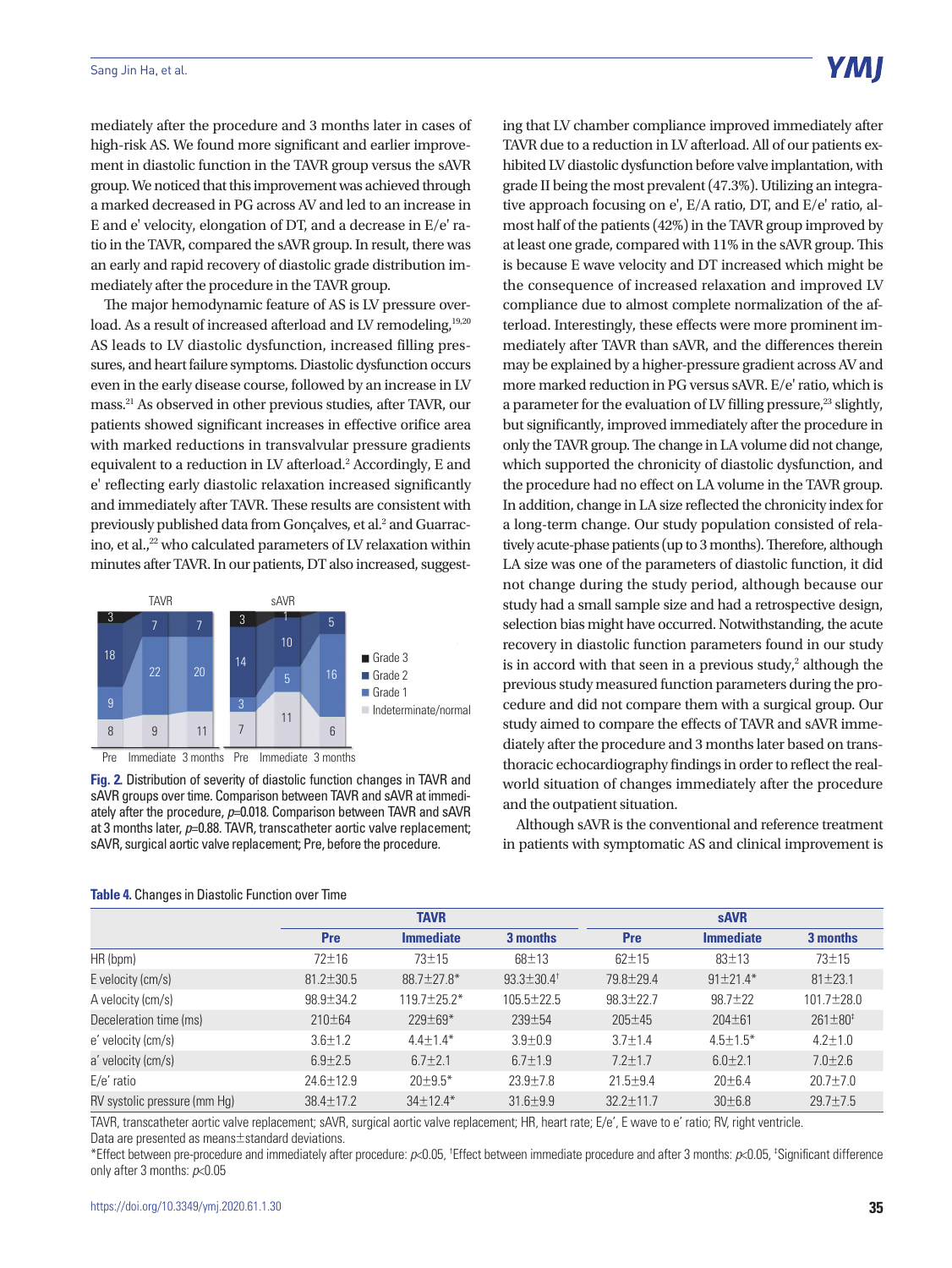

**Fig. 3.** Changes in diastolic function parameters over time. (A) Serial change of E velocity. (B) Serial change of e' velocity. (C) Serial change of E/e' ratio. (D) Serial change of RVSP. The error bars represent one standard deviation. E/e': E velocity to e' ratio; RVSP: right ventricular systolic pressure; TAVR: transcatheter aortic valve replacement; sAVR: surgical aortic valve replacement; Pre: before the procedure; mo: months.

expected in patients undergoing sAVR, diastolic stiffness along with relaxation normalization are recognized in late followup.24 In our study, immediately after sAVR, patients also showed improvements in E and e' velocity, but no increase in DT and no decrease in E/e' ratio. These effects reflected the change in diastolic function grade immediately after the procedure. As a result, only 11% of the sAVR patients improved by at least one grade compared with TAVR (47%). The mean heart rate was faster in the sAVR group than in the TAVR group  $(83\pm13 \text{ vs. } 73\pm$ 15 bpm, *p*=0.003), and pleural effusion and pulmonary edema were more prevalent. After 3 months, the diastolic function distribution in the sAVR group was comparable to that in the TAVR group. A previous study showed that while TAVR did not influence RV function, it worsened in patients undergoing sAVR.25 RSVP did not deteriorate in our sAVR patients, although this does not indicate a lack of RV function deterioration, because we did not measure RV function, such as fractional area change and tricuspid annular plane systolic excursion. In sum, favorable effects on LV diastolic function could play a major part in

reducing postoperative complications, such as pulmonary insufficiency, continued mechanical ventilation, renal insufficiency, myocardial dysfunction with demand for inotropes, and lengthened hospitalization, thus positively influencing the reported favorable short-term morbidity and mortality rates of surgery.<sup>26</sup> In contrast, for patients allocated to sAVR, limited assumptions can be made. The normalization of LV diastolic function<sup>24</sup> and improvements in ejection fraction, volumes, and hypertrophy have been observed in long-term follow-up,<sup>27</sup> whereas short-term results appear to be limited by the effects of extracorporeal circulation, positive inotropic drug administration, and the existence of paradoxical septum.

Immediately after valve replacement, no significant interval change was found in RWT or LVMI, which are representative of ventricular remodeling parameters, in either of the study groups. The sAVR group had more profound LV mass regression after 3 months. Early regression in mass and reverse LV remodeling after TAVR were reported in a previous study.28 In addition, previous 6-month follow-up TTE studies demonstrat-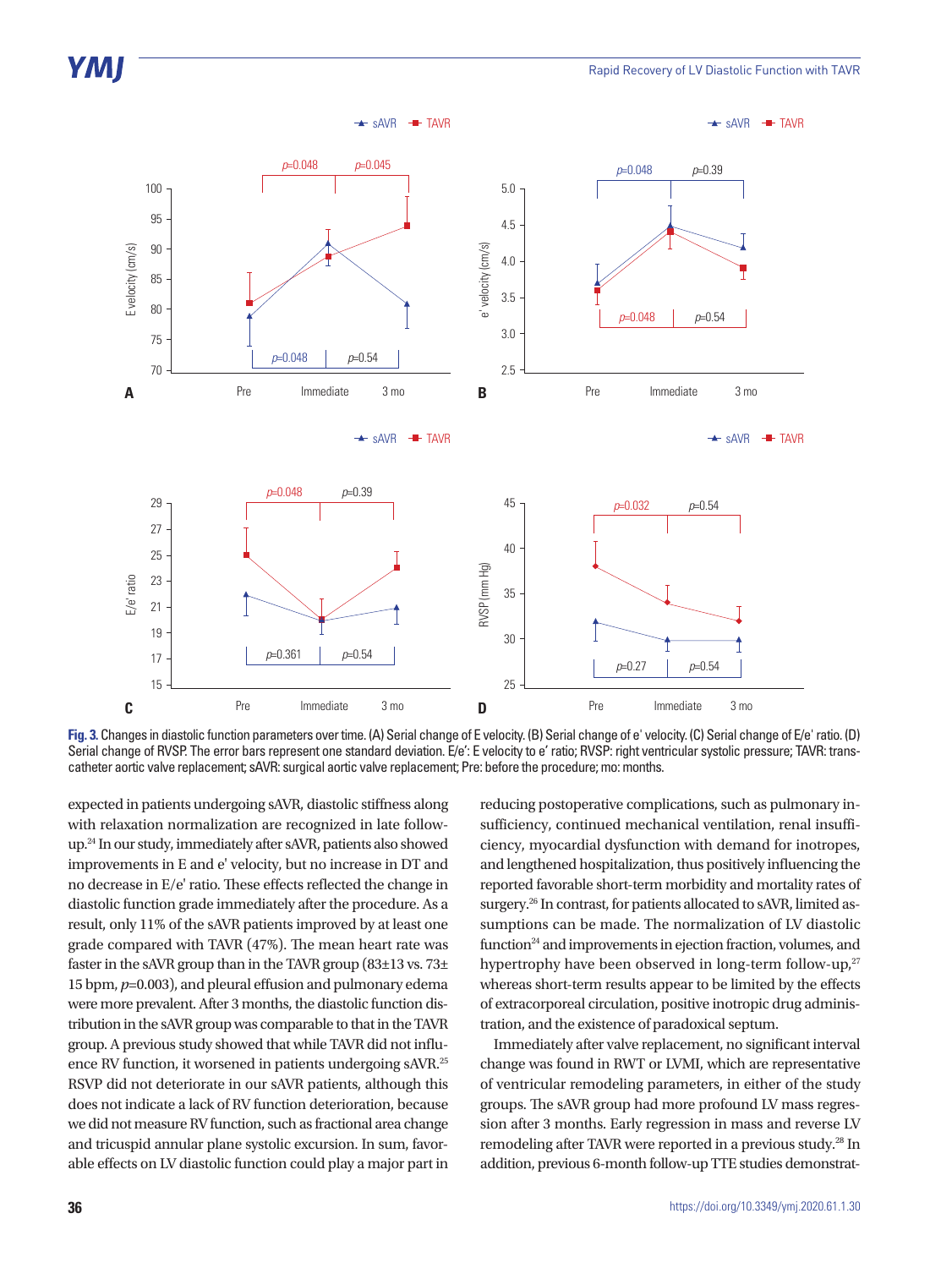



|                            | <b>TAVR</b>     |                  |                         | <b>sAVR</b>    |                  |                             |
|----------------------------|-----------------|------------------|-------------------------|----------------|------------------|-----------------------------|
|                            | Pre             | <b>Immediate</b> | 3 months                | <b>Pre</b>     | <b>Immediate</b> | 3 months                    |
| Cardiac index $(L/min/m2)$ | $3.2 \pm 0.9$   | $3.6 + 1.4$      | $3.2 + 0.9$             | $3.5 + 0.9$    | $3.8 + 0.8$      | $3.5 \pm 1.2$               |
| LVEDD (mm)                 | $48.7 \pm 7.7$  | $48.1 \pm 7.3$   | 49±7.7                  | 49±7.8         | 48±7.8           | $45.4 \pm 4.5$ <sup>†</sup> |
| LVESD (mm)                 | $33.5 \pm 9.3$  | $32.6 \pm 8.9$   | $33\pm8.6$              | $33\pm8$       | $32.2 \pm 8.1$   | $30\pm 4.9^{\dagger}$       |
| IVST (mm)                  | $12.8 \pm 3.8$  | $12.7 \pm 2.9$   | $12+2.2$                | $12 \pm 1.5$   | $12.2 \pm 1.4$   | 11±1.9                      |
| LVPWT (mm)                 | $11.9 \pm 1.6$  | $11.8 \pm 2.9$   | $11.2 \pm 1.8$          | $11.8 \pm 2.2$ | $11.4 \pm 1.0$   | $11 \pm 0.9$                |
| <b>RWT</b>                 | $0.49 + 0.13$   | $0.51 \pm 0.11$  | $0.48 + 0.1$            | $0.49 + 0.1$   | $0.48 + 0.1$     | $0.48 + 0.1$                |
| LVMI $(g/m2)$              | $159 + 48$      | $156 + 50$       | $148 + 48$ <sup>†</sup> | $146 + 41$     | $141 + 41$       | $125 + 29$ <sup>t</sup>     |
| LAVI ( $mL/m2$ )           | $43.3 \pm 16.7$ | $42.8 \pm 17.2$  | $44.2 \pm 16.1$         | $51.1 \pm 22$  | $45.9 \pm 17.4*$ | $46.3 \pm 21.9$             |

**Table 5.** LA and LV Structural Changes over Time

TAVR, transcatheter aortic valve replacement; sAVR, surgical aortic valve replacement; LA, left atrium; LV, left ventricle; LVEDD, left ventricular end-diastolic diameter; LVESD, left ventricular end-systolic diameter; IVST, interventricular septal thickness; LVPWT, left ventricular posterior wall thickness; RWT, relative wall thickness; LVMI, left ventricular mass index; LAVI, left atrial volume index.

Data are presented as means±SDs.

\*Effect between pre-procedure and immediate procedure: *p*<0.05, † Significant difference only after 3 months: *p*<0.05

ed that TAVR results in LV and LA reverse remodeling and ameliorates LV relaxation and LA filling pressure in patients with severe AS and concentric hypertrophy.29,30 However, in our study, LV mass regression occurred earlier, and LV mass tended to be lower immediately after the procedure than after 6 months. LV mass regression can be explained by reduced LV afterload and concomitant change in LV wall thickness. Although LVEDD, LVESD, and mitral regurgitation did not differ significantly between groups, smaller LVEDD and LVESD in the sAVR group, especially after 3 months, might be affected by less aortic regurgitation in sAVR than in TAVR, with more patients using diuretics frequently after surgery to manage pleural effusion and pulmonary edema. Other factors that could affect LV remodeling (e.g., hypertension, renal dysfunction, sex) and ventricular function warrant further study.

## **Limitations**

This was a single-center study with a small number of patients and relatively short follow-up period. We found it difficult to find a matched surgical AVR group for head-to-head comparison with TAVI group in the TAVI era among TAVI candidate patients who were old and at high risk. Accordingly, we enrolled sAVR patients during the same period with the criterion of over 75 years of age for comparison with TAVR group. Because this study was not a randomized controlled trial, selection bias may be a factor due to patients with reduced EF not being included and patients with more advanced diastolic function being included. Furthermore, this was principally an echocardiographic study, and we were unable to manifest differences in clinical outcomes between subgroups, possibly due to differences in diastolic dysfunction grade. The potential impact on clinical outcomes must be evaluated in a larger prospective trial with a longer follow-up, and a multi-center, large number registry study will be need in the future.

## **Conclusion**

Our results indicate that LV diastolic function improves more rapidly and immediately after TAVR despite higher baseline risk. In addition, noted improvements persisted for up to 3 months. Thus, in patients with severe AS with advanced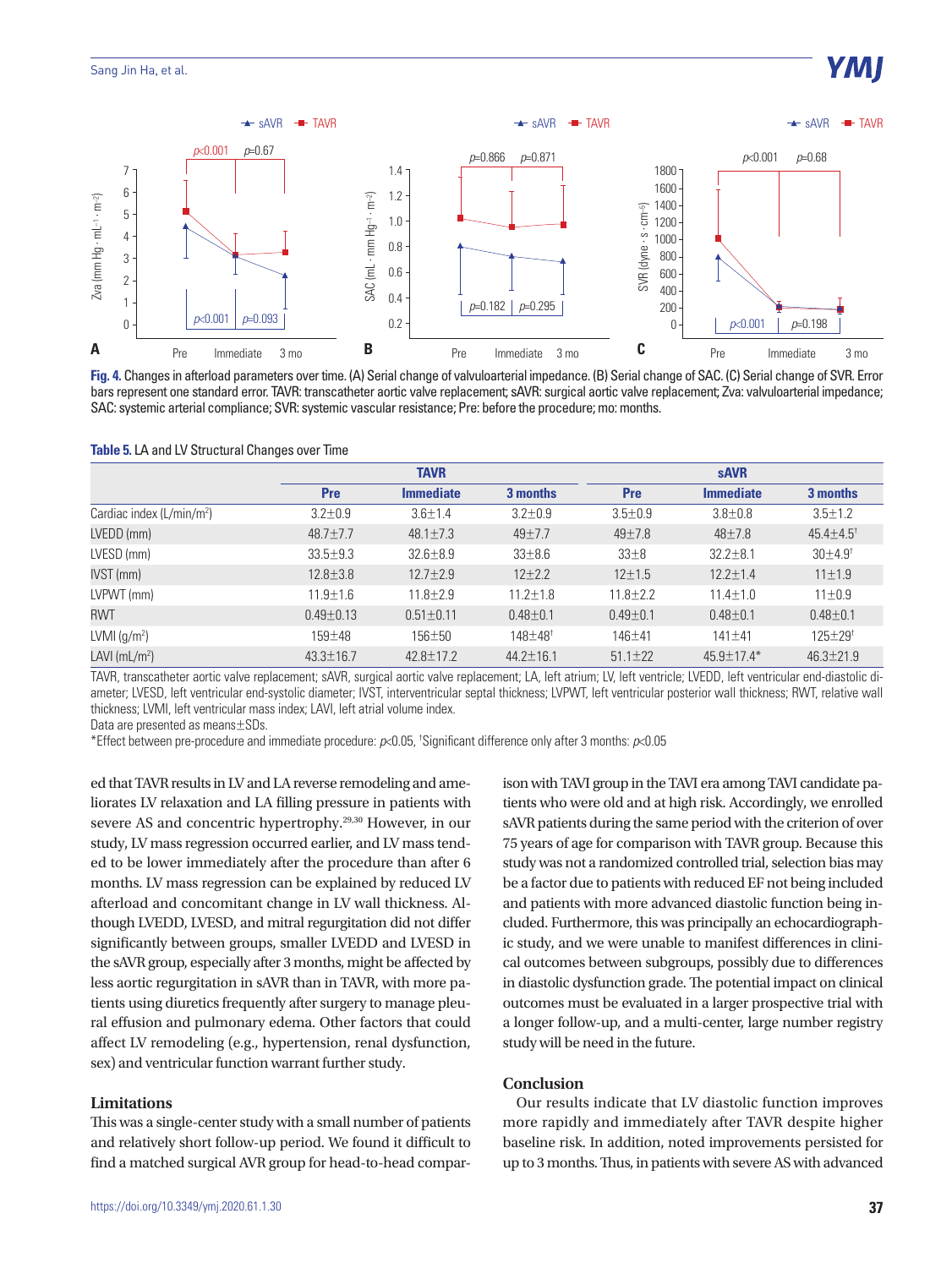# **YMI**

diastolic dysfunction and at higher surgical risk, TAVR might be a better option than surgery and, potentially, the standard of care for severely symptomatic inoperable patients or for those at high risk of non-cardiovascular mortality after conventional surgery. These results might explicate the remarkable clinical improvement in improvements in advanced diastolic dysfunction immediately after the TAVR procedure than sAVR.

# **AUTHOR CONTRIBUTIONS**

Conceptualization: Geu-Ru Hong, Sang Jin Ha. Data curation: Sang Jin Ha. Formal analysis: Sang Jin Ha. Funding acquisition: Geu-Ru Hong. Investigation: Sang Jin Ha, Geu-Ru Hong, Myeong-Ki Hong. Methodology: Sang Jin Ha, Geu-Ru Hong. Project administration: Geu-Ru Hong. Resources: Myeong-Ki Hong, Geu-Ru Hong. Software: Sang Jin Ha, Geu-Ru Hong. Supervision: Geu-Ru Hong, Myeong-Ki Hong. Validation: Sang Jin Ha, Sang-Yong Yoo, Geu-Ru Hong, Myeong-Ki Hong. Visualization: Sang Jin Ha. Writing—original draft: Sang Jin Ha, Geu-Ru Hong. Writing—review & editing: Sang Jin Ha, Sang-Yong Yoo, Geu-Ru Hong, Myeong-Ki Hong.

# **ORCID iDs**

| Sang Jin Ha    | https://orcid.org/0000-0003-4275-6538 |
|----------------|---------------------------------------|
| Sang-Yong Yoo  | https://orcid.org/0000-0002-9054-4698 |
| Myeong-Ki Hong | https://orcid.org/0000-0002-2090-2031 |
| Geu-Ru Hong    | https://orcid.org/0000-0003-4981-3304 |

# **REFERENCES**

- 1. Bax JJ, Delgado V, Bapat V, Baumgartner H, Collet JP, Erbel R, et al. Open issues in transcatheter aortic valve implantation. Part 1: patient selection and treatment strategy for transcatheter aortic valve implantation. Eur Heart J 2014;35:2627-38.
- 2. Gonçalves A, Marcos-Alberca P, Almeria C, Feltes G, Rodríguez E, Hernández-Antolín RA, et al. Acute left ventricle diastolic function improvement after transcatheter aortic valve implantation. Eur J Echocardiogr 2011;12:790-7.
- 3. Leon MB, Smith CR, Mack M, Miller DC, Moses JW, Svensson LG, et al. Transcatheter aortic-valve implantation for aortic stenosis in patients who cannot undergo surgery. N Engl J Med 2010;363: 1597-607.
- 4. Kodali SK, Williams MR, Smith CR, Svensson LG, Webb JG, Makkar RR, et al. Two-year outcomes after transcatheter or surgical aorticvalve replacement. N Engl J Med 2012;366:1686-95.
- 5. Kapadia SR, Tuzcu EM, Makkar RR, Svensson LG, Agarwal S, Kodali S, et al. Long-term outcomes of inoperable patients with aortic stenosis randomly assigned to transcatheter aortic valve replacement or standard therapy. Circulation 2014;130:1483-92.
- 6. Gotzmann M, Lindstaedt M, Bojara W, Mügge A, Germing A. Hemodynamic results and changes in myocardial function after transcatheter aortic valve implantation. Am Heart J 2010;159:926-32.
- 7. Spethmann S, Dreger H, Baldenhofer G, Stüer K, Saghabalyan D, Müller E, et al. Short-term effects of transcatheter aortic valve implantation on left atrial mechanics and left ventricular diastolic function. J Am Soc Echocardiogr 2013;26:64-71.
- 8. Vizzardi E, D'Aloia A, Fiorina C, Bugatti S, Parrinello G, De Carlo M, et al. Early regression of left ventricular mass associated with diastolic improvement after transcatheter aortic valve implantation. J Am Soc Echocardiogr 2012;25:1091-8.
- 9. Bonow RO, Carabello BA, Chatterjee K, de Leon AC Jr, Faxon DP, Freed MD, et al. 2008 Focused update incorporated into the ACC/ AHA 2006 guidelines for the management of patients with valvular heart disease: a report of the American College of Cardiology/ American Heart Association Task Force on Practice Guidelines (Writing Committee to Revise the 1998 Guidelines for the Management of Patients With Valvular Heart Disease): endorsed by the Society of Cardiovascular Anesthesiologists, Society for Cardiovascular Angiography and Interventions, and Society of Thoracic Surgeons. Circulation 2008;118:e523-661.
- 10. Hahn RT, Abraham T, Adams MS, Bruce CJ, Glas KE, Lang RM, et al. Guidelines for performing a comprehensive transesophageal echocardiographic examination: recommendations from the American Society of Echocardiography and the Society of Cardiovascular Anesthesiologists. J Am Soc Echocardiogr 2013;26:921-64.
- 11. Zoghbi WA, Chambers JB, Dumesnil JG, Foster E, Gottdiener JS, Grayburn PA, et al. Recommendations for evaluation of prosthetic valves with echocardiography and doppler ultrasound: a report from the American Society of Echocardiography's Guidelines and Standards Committee and the Task Force on Prosthetic Valves, developed in conjunction with the American College of Cardiology Cardiovascular Imaging Committee, Cardiac Imaging Committee of the American Heart Association, the European Association of Echocardiography, a registered branch of the European Society of Cardiology, the Japanese Society of Echocardiography and the Canadian Society of Echocardiography, endorsed by the American College of Cardiology Foundation, American Heart Association, European Association of Echocardiography, a registered branch of the European Society of Cardiology, the Japanese Society of Echocardiography, and Canadian Society of Echocardiography. J Am Soc Echocardiogr 2009;22:975-1014.
- 12. Lang RM, Badano LP, Mor-Avi V, Afilalo J, Armstrong A, Ernande L, et al. Recommendations for cardiac chamber quantification by echocardiography in adults: an update from the American Society of Echocardiography and the European Association of Cardiovascular Imaging. J Am Soc Echocardiogr 2015;28:1-39.
- 13. Baumgartner H, Hung J, Bermejo J, Chambers JB, Evangelista A, Griffin BP, et al. Echocardiographic assessment of valve stenosis: EAE/ASE recommendations for clinical practice. Eur J Echocardiogr 2009;10:1-25.
- 14. Zoghbi WA, Enriquez-Sarano M, Foster E, Grayburn PA, Kraft CD, Levine RA, et al. Recommendations for evaluation of the severity of native valvular regurgitation with two-dimensional and Doppler echocardiography. J Am Soc Echocardiogr 2003;16:777-802.
- 15. Nagueh SF, Smiseth OA, Appleton CP, Byrd BF 3rd, Dokainish H, Edvardsen T, et al. Recommendations for the evaluation of left ventricular diastolic function by echocardiography: an update from the American Society of Echocardiography and the European Association of Cardiovascular Imaging. J Am Soc Echocardiogr 2016;29: 277-314.
- 16. Stefanadis C, Stratos C, Boudoulas H, Kourouklis C, Toutouzas P. Distensibility of the ascending aorta: comparison of invasive and non-invasive techniques in healthy men and in men with coronary artery disease. Eur Heart J 1990;11:990-6.
- 17. Chemla D, Hébert JL, Coirault C, Zamani K, Suard I, Colin P, et al. Total arterial compliance estimated by stroke volume-to-aortic pulse pressure ratio in humans. Am J Physiol 1998;274:H500-5.
- 18. Briand M, Dumesnil JG, Kadem L, Tongue AG, Rieu R, Garcia D, et al. Reduced systemic arterial compliance impacts significantly on left ventricular afterload and function in aortic stenosis: implications for diagnosis and treatment. J Am Coll Cardiol 2005;46:291-8.
- 19. Ikonomidis I, Tsoukas A, Parthenakis F, Gournizakis A, Kassimatis A, Rallidis L, et al. Four year follow up of aortic valve replacement